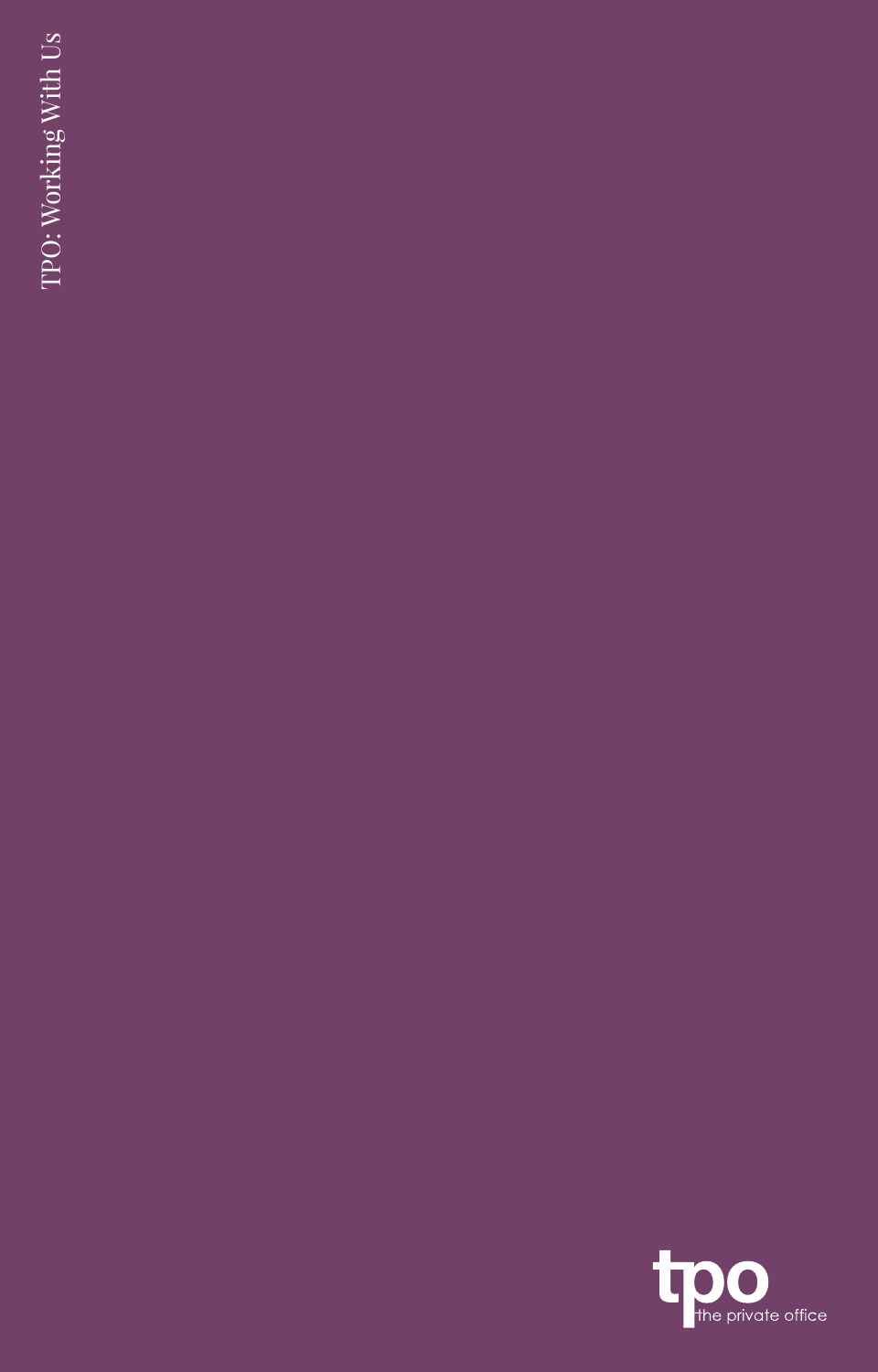## **Contents**

| Section one: Why choose us?                                |  |
|------------------------------------------------------------|--|
| <b>Section two:</b> How we charge and your payment options |  |
| <b>Section three:</b> The client journey                   |  |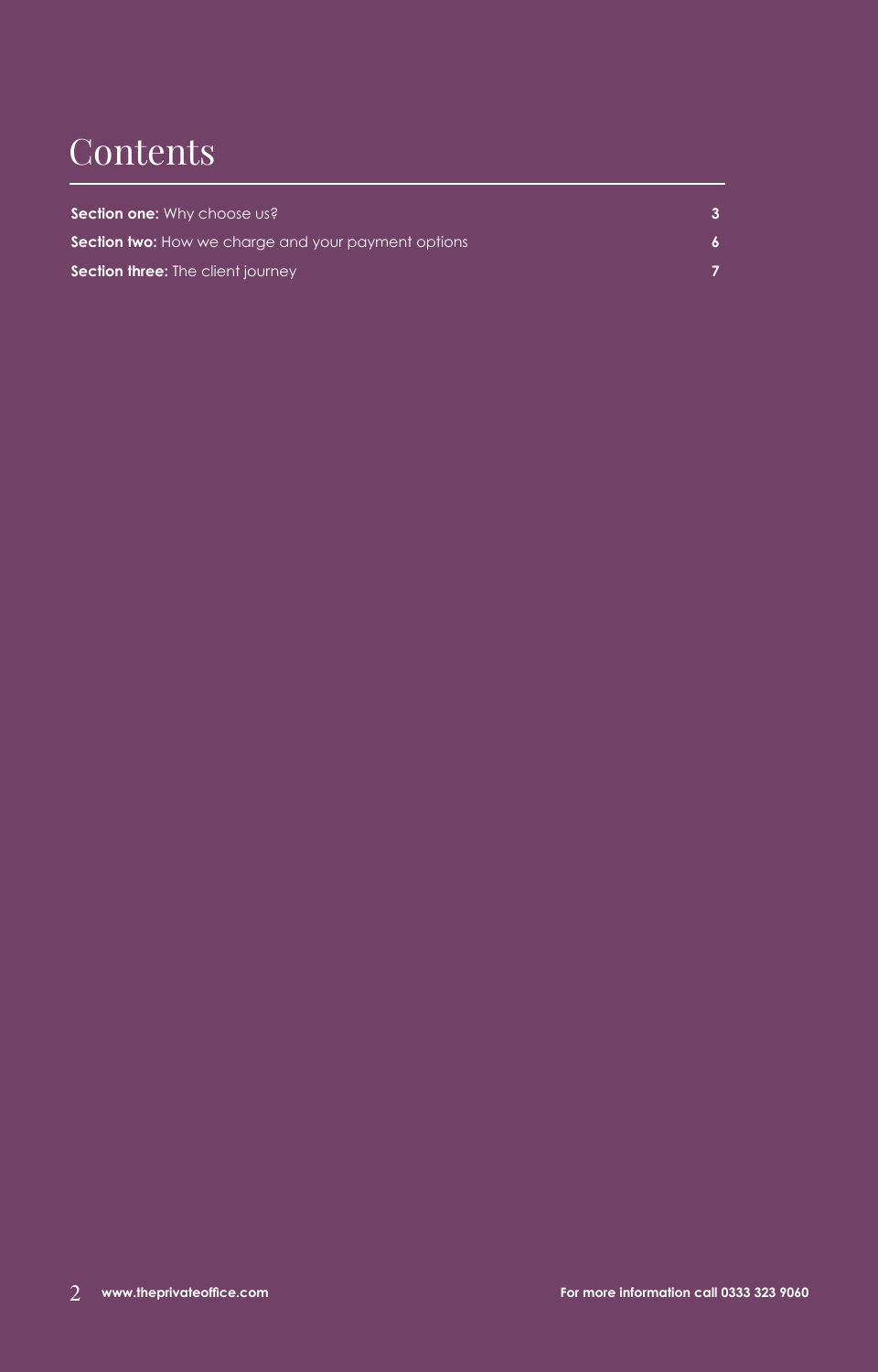## Why choose us?

**Our work is driven by your needs, and The Private Office has been built to stand out from other advisory firms. Our vision and values are clear to protect and grow our clients' wealth through a service built on the foundations of integrity, confidence and partnership. These principles define every aspect of our organisation, work and culture.** 

The Private Office is a firm of award winning independent financial advisers and chartered financial planners. We have repeatedly been recognised as one of the Top 25 Financial Planning firms by Eprivateclient. Our focus is on forging enduring relationships with our clients, through the provision of bespoke planning and ongoing service.

We work in partnership with our clients, their other professional advisers and our sister firm, Savings Champion.co.uk, which provides independent cash management advice.

Our fees should represent fair value to all concerned, and in many cases, working on a fixed fee basis, with costs agreed in pounds and pence, will help ensure maximum transparency and clarity for you.

Our people are driven to provide a high quality service, with an emphasis on teamwork and planning, working for clients, without solution or product bias.

#### Independent

We provide a fully independent advice service; having assessed both needs and circumstances we will make a personal recommendation based on a 'sufficiently diverse, comprehensive, fair and unbiased analysis of the relevant market'. As a privately owned firm of independent advisers, we are not constrained by product, provider or solution, in contrast to a restricted adviser, who by definition may be limited in the scope of the advice or service they can provide.

#### Chartered

The Private Office has been awarded Corporate Chartered Status by the Chartered Insurance Institute, a much sought after accreditation in this industry, setting us apart from many other financial advisory firms. Many of our advisers have achieved personal Chartered Financial Planner status, which further demonstrates our ethical values and commitment to developing and maintaining our skills and technical knowledge to the highest possible standards. Our advisers are remunerated in a manner that means they cannot be financially biased towards a particular product, provider or solution. This ensures that a client's needs always come first.

#### Tailored

Our approach is flexible and shaped by individual needs; because no two clients are the same, we adapt our advice and service to suit personal requirements.

#### Ongoing

Life changes and events happen. Whilst some clients wish to engage us for specific projects, the vast majority elect to retain our services on an ongoing basis. We will work together to help ensure financial planning strategies remain appropriate, through monitoring their effectiveness against changing circumstances, legislation, markets and economies.

#### Partnership

Our partnership approach means that we are all sitting on the same side of the table, working together with the sole aim of helping clients and their families to achieve their ambitions, avoiding potential pitfalls along the way.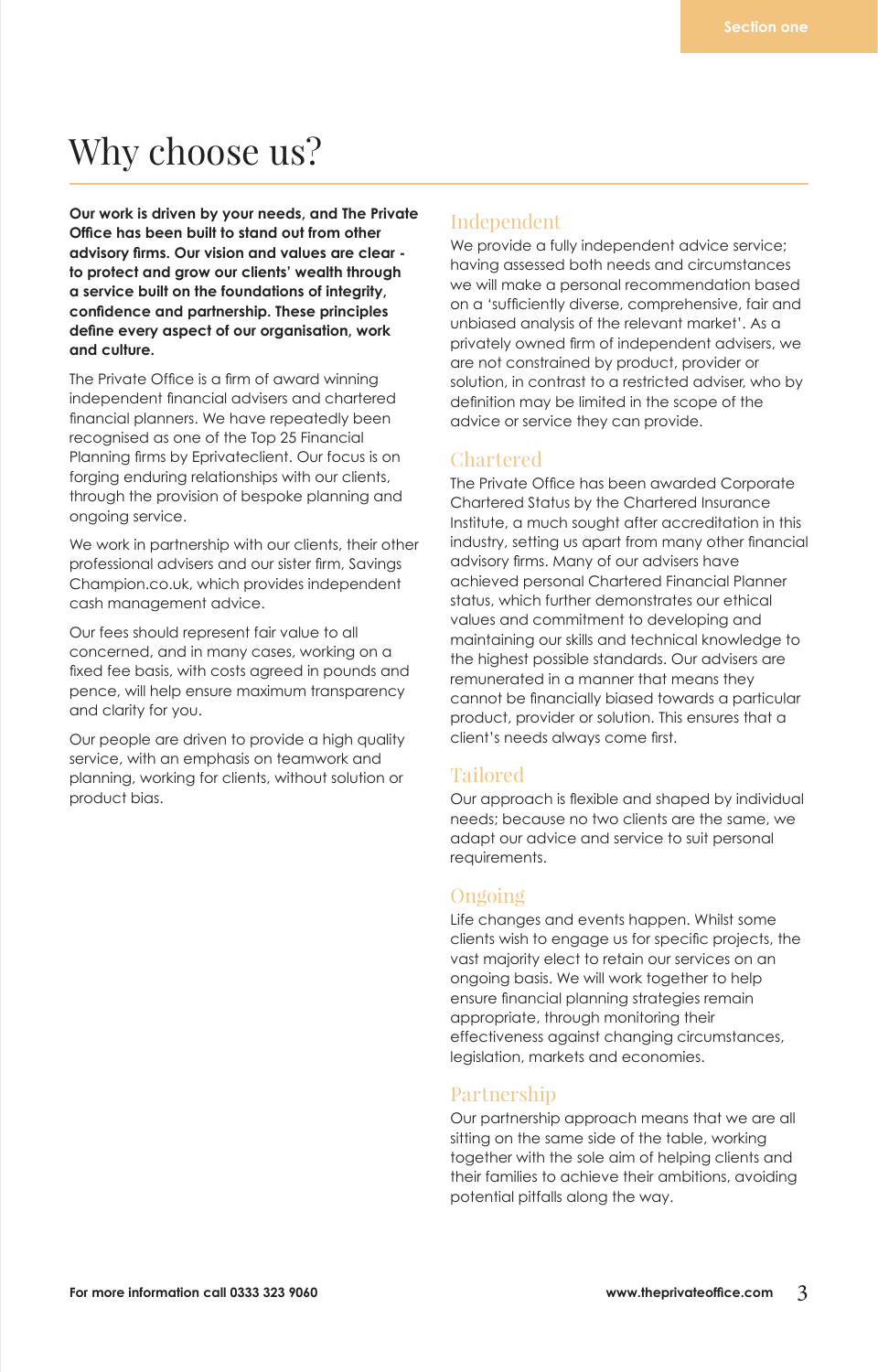#### Cash management

Too often financial advisers concentrate on creative solutions and forget the simple matters. Cash is an essential tool in financial planning and our cash management services are supported by our sister company, Savings Champion, a leading provider of independent cash management advice and services. Between us, we can help private clients, trustees, and companies obtain and maintain the best cash deposit rates.

#### Fair value

In line with our corporate values of **integrity**, **confidence** and **partnership**, we aim to provide clients with fair value through the services we provide. We will only ever suggest clients engage us if we believe we can add value to their situation; if there is something we can solve, at a fair price and if it makes commercial sense for us. Where all three components are in alignment, then we would love to work together. If they are not, then we will explain why.

#### Fixed fees

We firmly believe that advice should begin with planning, and that this should not be contingent on clients having to follow a certain course or transact a specific solution. For this reason we prefer to agree fixed fees, in pounds and pence, for our financial planning advice. Our clients pay us for the advice we provide, which is separated from the cost of any transactions that take place as a result.

#### Team work

Experience teaches us that working collaboratively is likely to result in the best possible outcomes for clients. Our advisers have significant experience across a range of specialisms which means that we can ensure clients have access to the most appropriate expertise to address all aspects of their planning needs. Each adviser is supported by an extensive team of paraplanners, technicians, administrators and researchers all working together on our clients' behalf.

#### Planning

"A goal without a plan is just a wish" (Antoine de Saint- Exupery 1900-1944).

Ongoing advice is the key to enabling clients to make sensible long-term decisions about money, which can help achieve their goals.

Financial planning is a multi-faceted discipline, and so much more than investment management or choosing products, which is why planning sits at the very core of what we do.

We work closely with our clients, to help them build plans and stay on track, through a process of regular consultation, refinement and restructuring where appropriate.

Our financial planners can help in a number of ways, such as:

- 1. recommending where and how assets are held to minimise tax leakage;
- 2. taking advantage of personal allowances where available;
- 3. defining and agreeing planning strategies, including the allocation of assets where appropriate;
- 4. accessing investment solutions on preferential terms, enabling cost-effective implementation;
- 5. rebalancing and reviewing of portfolios to align with evolving needs and objectives;
- 6. helping clients understand market cycles and make sound investment decisions;
- 7. agreeing spending strategies (what money should be taken from where, and when).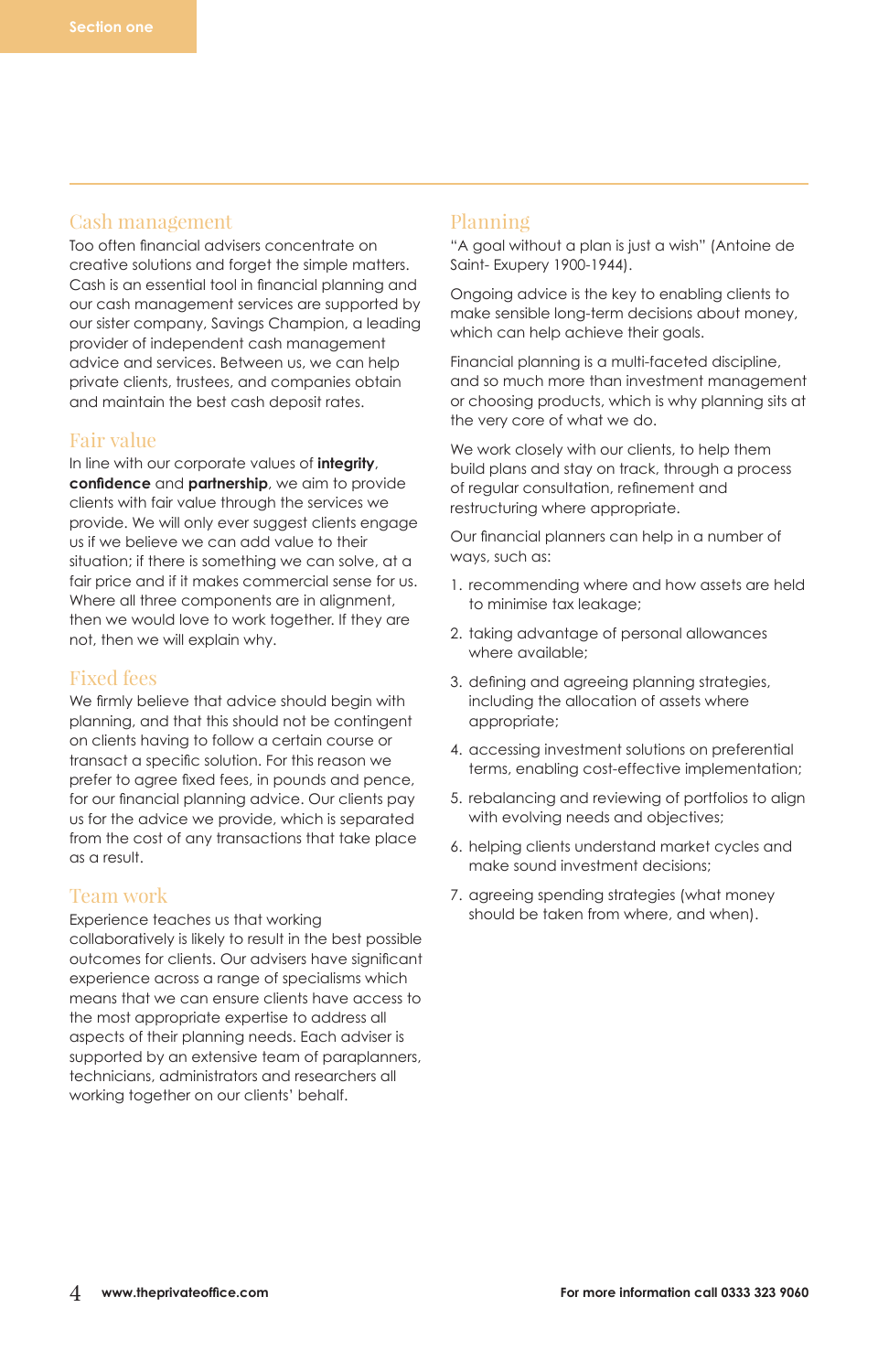#### Other services

Where we provide financial protection advice and service, we act as an insurance intermediary, and will provide advice which is based on a fair and personal analysis of the relevant market.

We can advise eligible clients on a range of equity release products, referred to as 'later life lending' and including the two main types available - lifetime mortgages and home reversion plans. We will confirm in writing the basis of our recommendations and provide you with a European Standardised Information Sheet (ESIS) or Key Facts Illustration (KFI), which explain the product features, costs and charges.

Should you require advice and/or service in relation to financial protection or later-life lending, we will be delighted to provide you with our separate 'Supplementary Services' documentation.

Whilst we are permitted to advise on other home finance options (mortgages for business and nonbusiness purposes, first and second charge loans), we will typically refer clients to a carefully selected third party specialist for advice in this regard.

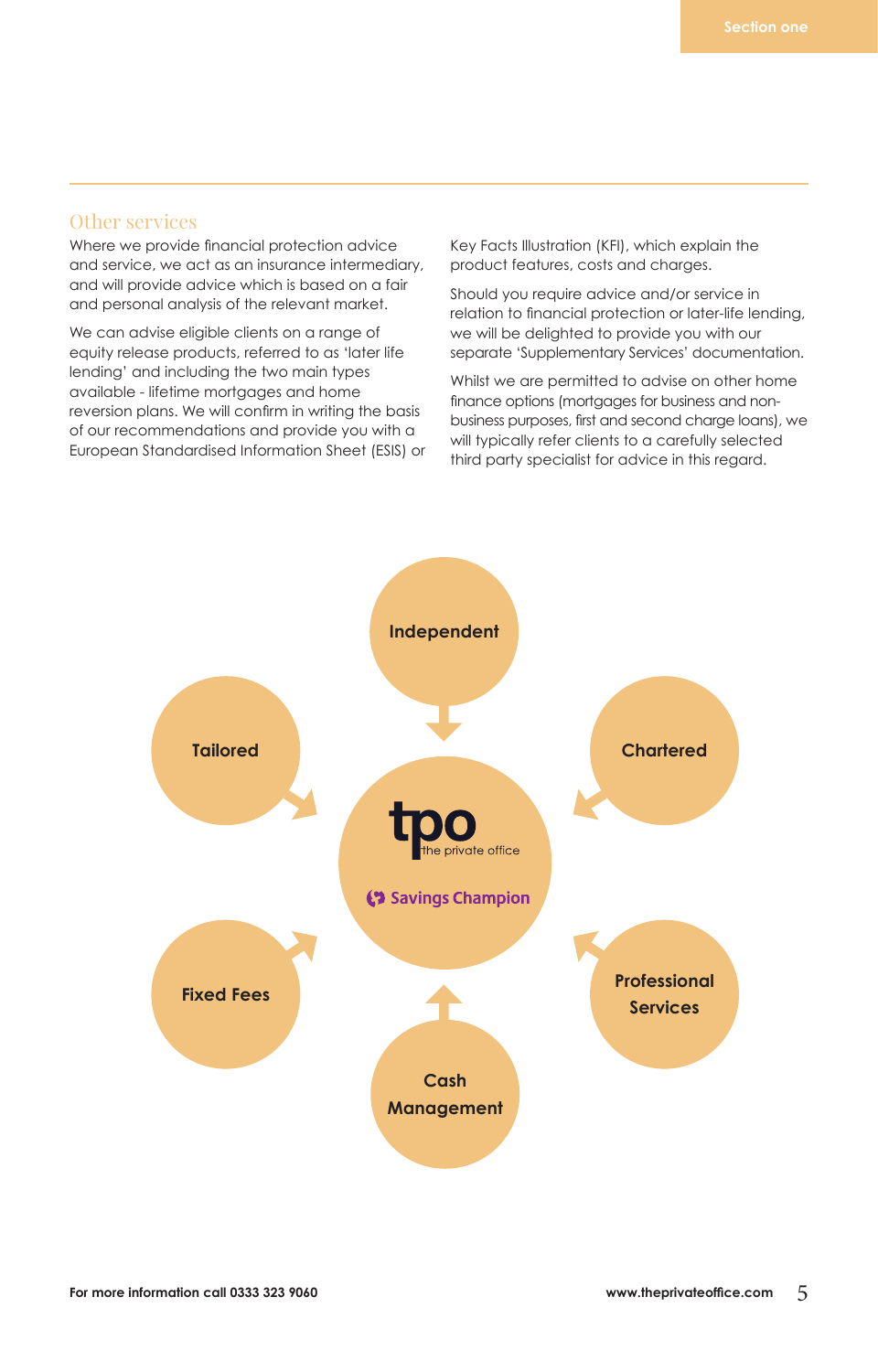## How we charge and your payment options

**Our approach to fees is simple – we aim to ensure that clients are clear about the services being provided, and the fees they are required to pay for those services. We are interested in agreeing fees that represent fair value, both to ourselves and our clients, which provides a solid foundation for a successful long-term relationship.** 

Transparency is key, particularly where fees are concerned. Fees will be explicitly detailed in monetary terms, and agreed by you in advance. You will also be notified of any additional costs which might be incurred, prior to work proceeding.

Once it has been established that we might work together, we will put together a documented scope of work, setting out the services we propose or have agreed to provide, and how much it will cost for you to review and approve.

When it comes to charging for initial financial planning and advice work, some firms still levy a percentage based fee, meaning they only get paid when you purchase products.

We believe that the value we add is in the advice and planning, and think that (where possible), it is fairer to agree fixed fees with you, in return for a specified and personalised service.

Some of our services are liable to Value Added Tax (VAT), and you will be informed when this applies. Generally, where we are providing advice, implementation and an ongoing service (referred to as 'intermediation'), then no VAT is payable. Where we are providing advice only and no intermediation, then VAT applies.

#### Aggregated costs and charges

Before we provide you with our advice, we will add together all of the costs and charges payable, so that you can clearly see and understand the overall costs of our services and recommendations.

This is referred to as 'Aggregated costs and charges' disclosure, and will be included within our scope of work and/or suitability letter.

Charges falling due will become payable upon completion of our work and should be settled within 28 days of invoicing.

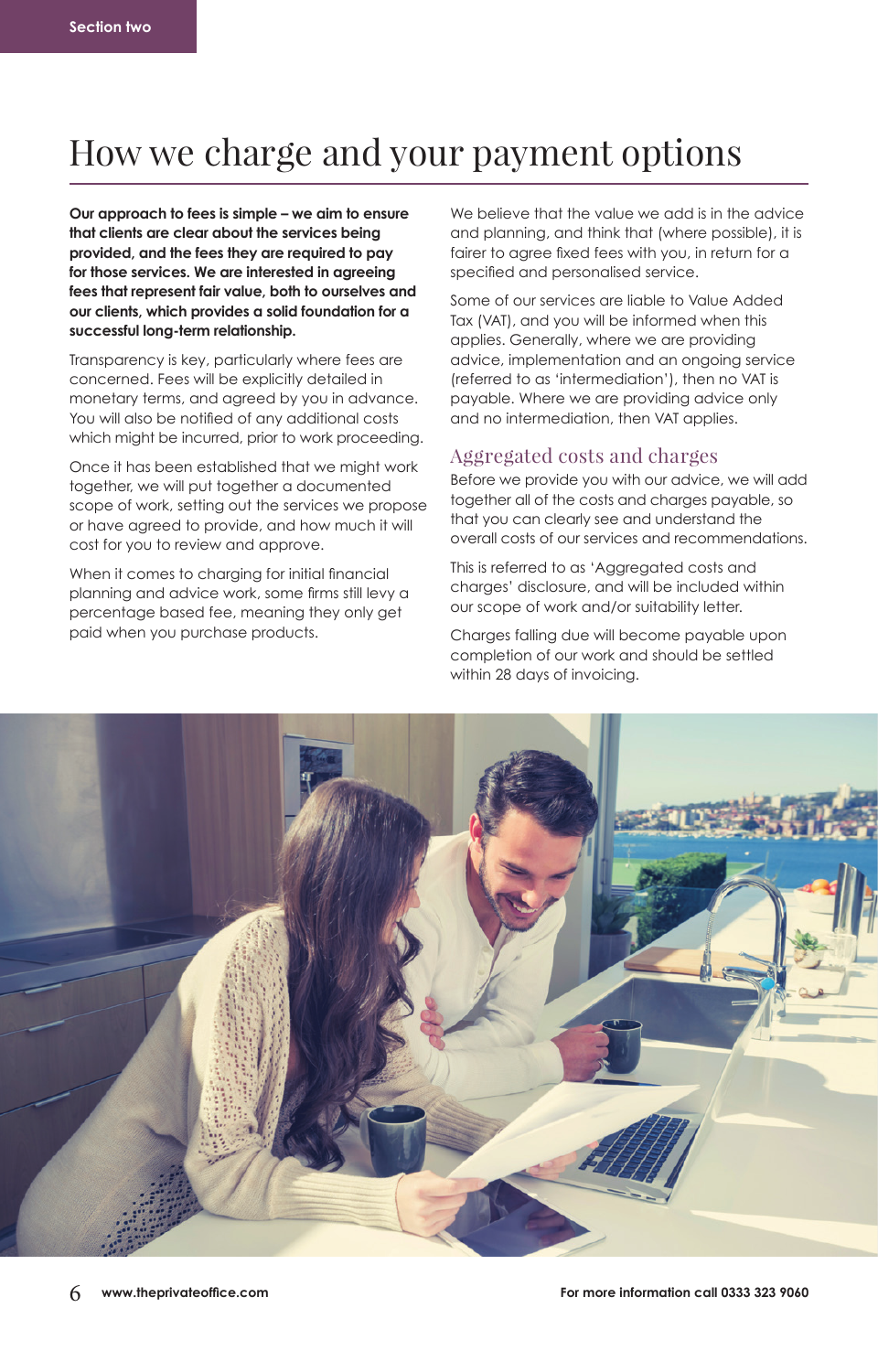# The client journey

#### **Our approach is shaped by your unique circumstances, requirements and goals, so the service we agree will be tailored to you.**

As Chartered, independent advisers, we provide first class comprehensive financial planning to personal, corporate, trust and charity clients alike. Our approach to finding the right solutions will be based on clients' specific, and often unique circumstances and goals.

For a great many clients, our advice is provided in partnership with their other advisers, such as solicitors and accountants, with whom we are both experienced and comfortable working.

We can work on either an ongoing or ad hoc project basis, and will be delighted to meet clients at their home, offices, or at our offices in Leeds, London and Bath.

Where we are providing an ongoing service, we will generally insist on meeting clients at least annually; perhaps more frequently if circumstances require.

### Discovery: about us and about you

### $(Stens 1 \& 2)$

Our initial meeting is always held without charge and without obligation on either party to proceed. We call this a 'discovery' meeting because understanding our clients sits at the heart of everything we do.

Whilst understanding our clients is undeniably the most important objective of a discovery meeting, in our experience, potential clients are often more comfortable once they know a little more about us, so we will spend some time explaining who we are and how we can help.

It is only through gaining a thorough understanding of our clients that we can provide our best advice, therefore we make sure the time is taken to get this right. In some situations, this may be more than a single meeting, particularly where we feel there is benefit to further research or reflection.

The discussions are generally broad in subject matter, and intended to be thought provoking. It is not uncommon for clients to tell us they feel they have greater understanding of their finances simply through this conversation.

No two discovery meetings are alike, however, the topics covered can be broadly divided into the following key topics:

#### **Personal information**

This will cover your family and dependents, occupation and earnings. We will discuss your health, outgoings, current assets and your lifestyle to name but a few. This will help us establish a baseline of where you are now.

#### **The future**

In order to provide our advice, we must understand what it is you want to achieve, which is probably the question that clients struggle with the most. Our advisers can help establish, understand and define your goals for the future, through discussing your motivations, fears, objectives and any potential threats to achieving your targets.

#### **Risk**

It is important for us to consider investment risk, and establish our clients' attitude towards it. This will include analysing your knowledge and experiences of investments, alongside your goals and the time-frame for achieving them. For example, a more speculative investment stance may be appropriate for planning for retirement in thirty years, whereas a more conservative approach might be taken for funding university fees due in five years.

The discussion on risk will include consideration of your **capacity** for loss (how much you can afford to risk and still meet your goals), your **tolerance** for loss (the psychological factor - how much risk you are comfortable in taking), and the amount of risk you **need** to take in order to achieve your goals.

It is not necessarily intended that the questions of risk are answered definitively at the discovery meeting, but important that the concepts are introduced and discussed. Where appropriate, discussions may be supported with cashflow analysis or completion of a risk profiling questionnaire.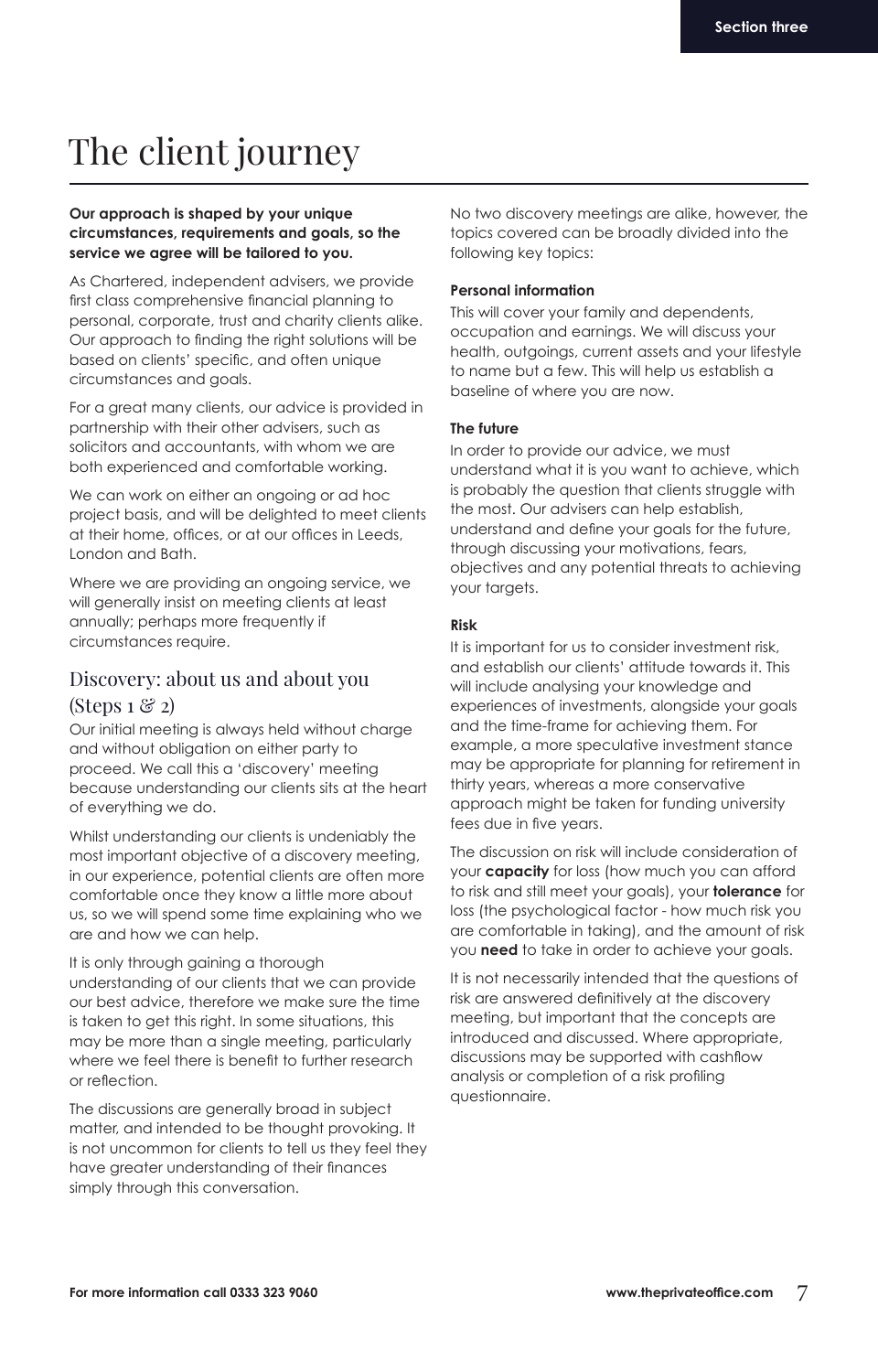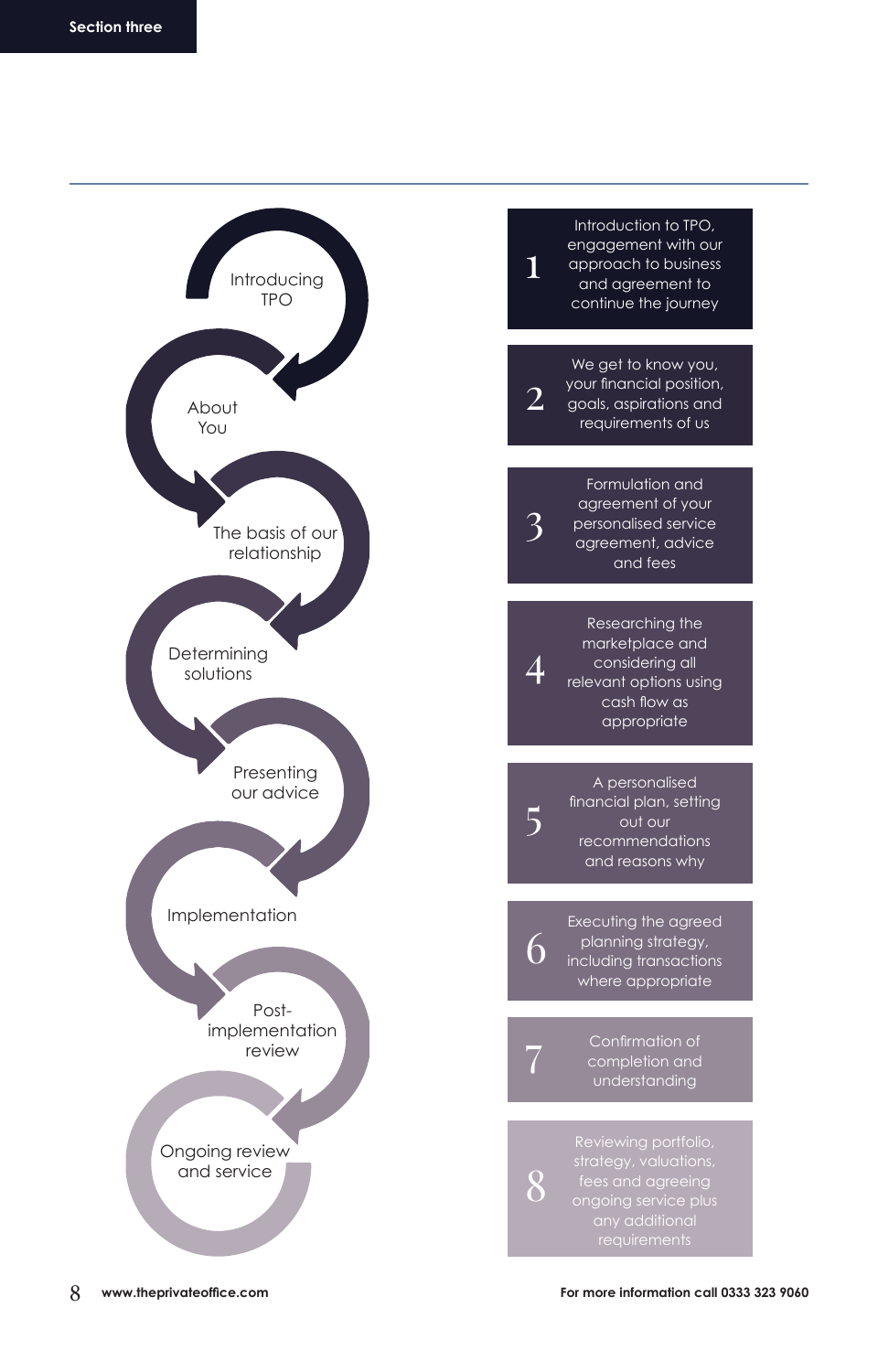#### The basis of our relationship (Step 3)

We will discuss and document the services required, providing you with a proposed scope of work (sometimes referred to as a terms of engagement letter), outlining how we might help and the costs of engaging us.

#### Determining solutions, presenting and refining our advice (Steps  $4 \mathcal{F}$  5)

If all parties agree that TPO is a good fit and we are instructed to proceed, we will then conduct our research and put together our formal recommendations. These will be presented in writing (either in 'hard copy' form or electronically, depending upon your preference). We will be happy to answer any questions which might arise, then discuss and agree next steps.

Where it is considered a suitable way of meeting your objectives we may recommend the use of, or refer you to a Discretionary Investment Manager (DIM). We will arrange the specific terms of any referrals made on a case by case basis, and only with your express consent; we will ensure DIM are selected in accordance with criteria appropriate to the particular objective(s).

#### Implementation and postimplementation review (Steps 6  $\mathcal{C}$  7)

Once agreed, we will make arrangements to put our recommendations into practice, and implement the agreed strategy. We will confirm once everything has been completed as planned, and deal with any remaining queries or loose ends.

#### Ongoing review and service (Step 8)

We will discuss and agree the level of ongoing service required, and formally confirm this, and the associated costs, in writing.

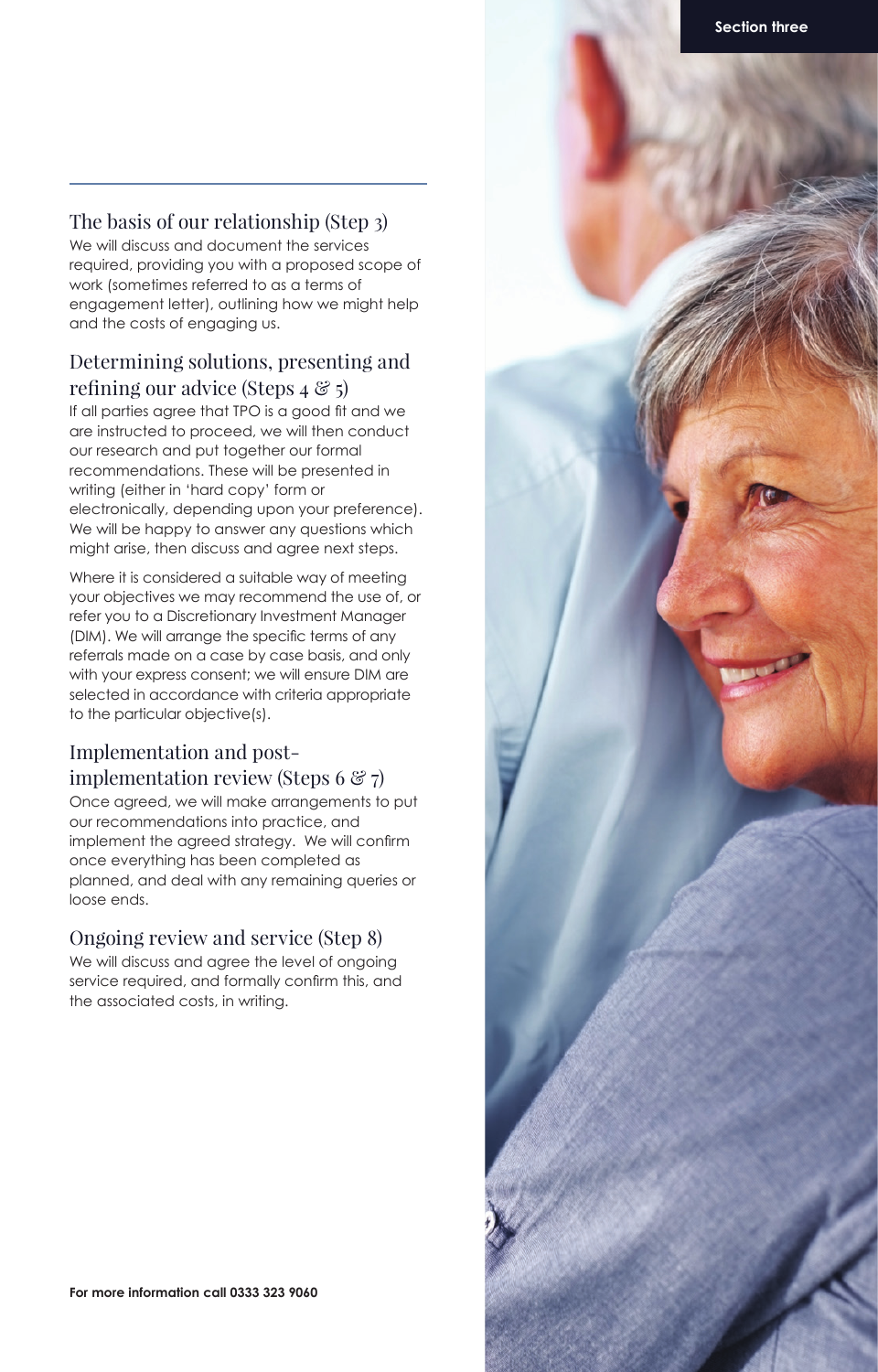### Notes